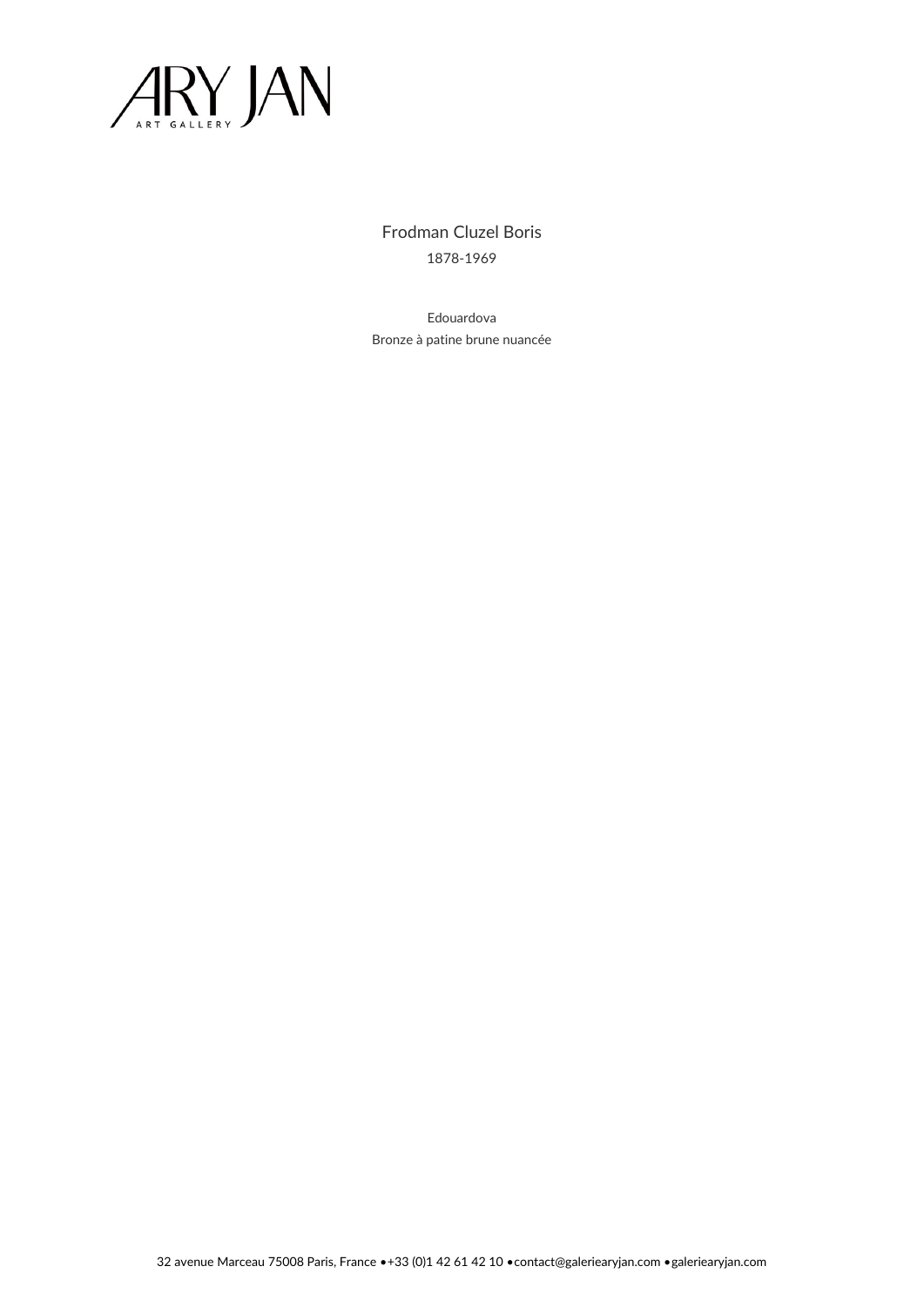

Dimensions with frame : H:14 cm cm Dimensions with frame : 0.00 inch